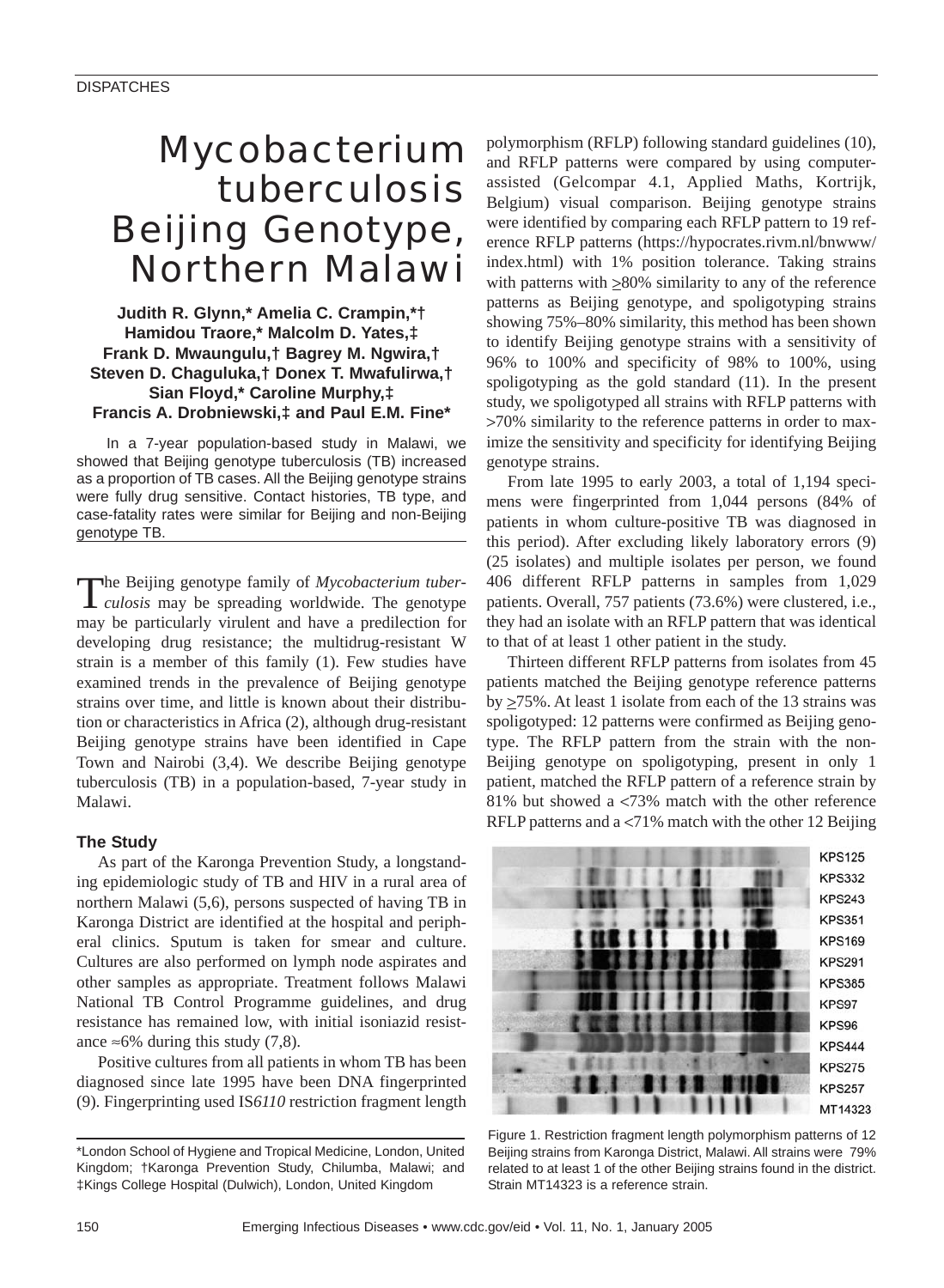Characteristic Beijing genotype, n (%) Other genotypes, n (%) p value Sex  $0.001$ Male  $10(22.7)$ 472 (47.9) Female 34 (77.3)  $513(52.1)$ Age group  $0.3$  $2(4.6)$  $<15$  $16(1.6)$  $15 - 29$  $17(38.6)$ 306 (31.1)  $30 - 44$  $16(36.4)$ 423 (42.9)  $9(20.5)$ 240 (24.4)  $>45$ Born in Malawi  $0.08$ Yes 38 (90.5) 747 (79.2) **No**  $4(9.5)$ 196 (20.8) Moved in last 5 y  $0.8$ No move  $16(40.0)$ 343 (41.2) Within district  $10(25.0)$ 188 (22.6) Outside district  $9(22.5)$  $226(27.1)$ Outside country  $5(12.5)$ 76 (9.1) HIV status  $0.4$ Positive  $15(57.7)$ 396 (65.6) Negative  $11(42.3)$ 208 (34.4) Previous tuberculosis (TB)  $0.9$ Yes  $3(6.8)$ 74 (7.6) **No** 41 (93.2) 904 (92.4) **BCG** scar  $07$ Yes 23 (74.2) 486 (69.7)  $No$  $6(19.4)$ 176 (25.3) Doubtful  $2(6.5)$  $35(5.0)$ Contact with TB patient in district  $0.6$  $22(50.0)$ 453 (46.0) Yes **No**  $22(50.0)$ 532 (54.0) Type of TB  $0.4$ Smear-positive pulmonary 33 (75.0) 711 (72.2) Smear-negative pulmonary  $10(22.7)$ 202 (20.5) Extrapulmonary  $1(2.3)$ 72 (7.3) Drug resistance  $0.2$ Sensitive 44 (100) 920 (93.9) Resistant isoniazid only  $\Omega$ 38 (3.9) Resistant isoniazid plus 0  $22(2.2)$ Died during treatment  $0.7$ Yes 13 (32.5) 224 (29.6) **No** 27 (67.5) 532 (70.4)

*Mycobacterium tuberculosis* Beijing Genotype, Northern Malawi

Table. Comparison of persons with Beijing and non-Beijing genotype Mycobacterium tuberculosis

genotype RFLP patterns from Malawi. In the whole dataset, only 3 other strains had RFLP patterns that matched the reference set by  $>70\%$  (and  $<75\%$ ): spoligotyping confirmed that these strains were not Beijing genotype. The RFLP patterns of the 12 Beijing genotype strains from Karonga District are shown in Figure 1.

Overall 44 (4.3%) of 1,029 patients had Beijing genotype TB (Table). Beijing genotype strains were found in persons from all areas of the district, and they were no more common in those who had lived outside Malawi. Of the 8 people with Beijing genotype TB who had been born outside Malawi or lived outside Malawi in the last 5 years, 4 were from Tanzania and 4 from Zambia. Among TB patients, no association was seen between Beijing genotype and HIV status. Beijing genotype strains were more common in women than in men, and this difference persisted after adjusting for age and year of diagnosis (adjusted odds ratio [OR] 2.9, 95% confidence interval [CI] 1.4–6.0).

The proportion of TB due to Beijing genotype strains increased over time (Figure 2, OR 1.2, 95% CI 1.0–1.4 for each year of study,  $p = 0.03$ ) and was slightly lower in older persons ( $p = 0.2$ , test for trend). Of the 12 different Beijing genotype RFLP patterns, 5 were shared by  $\geq 2$  patients (i.e., were clustered), and the remaining 7 were unique in the dataset. The proportion of patients who were clustered was slightly higher in those with Beijing genotype strains than among those with other strains  $(84\% \text{ vs. } 71\%, \text{ p} = 0.07,$ after excluding those with <5 bands on the RFLP pattern).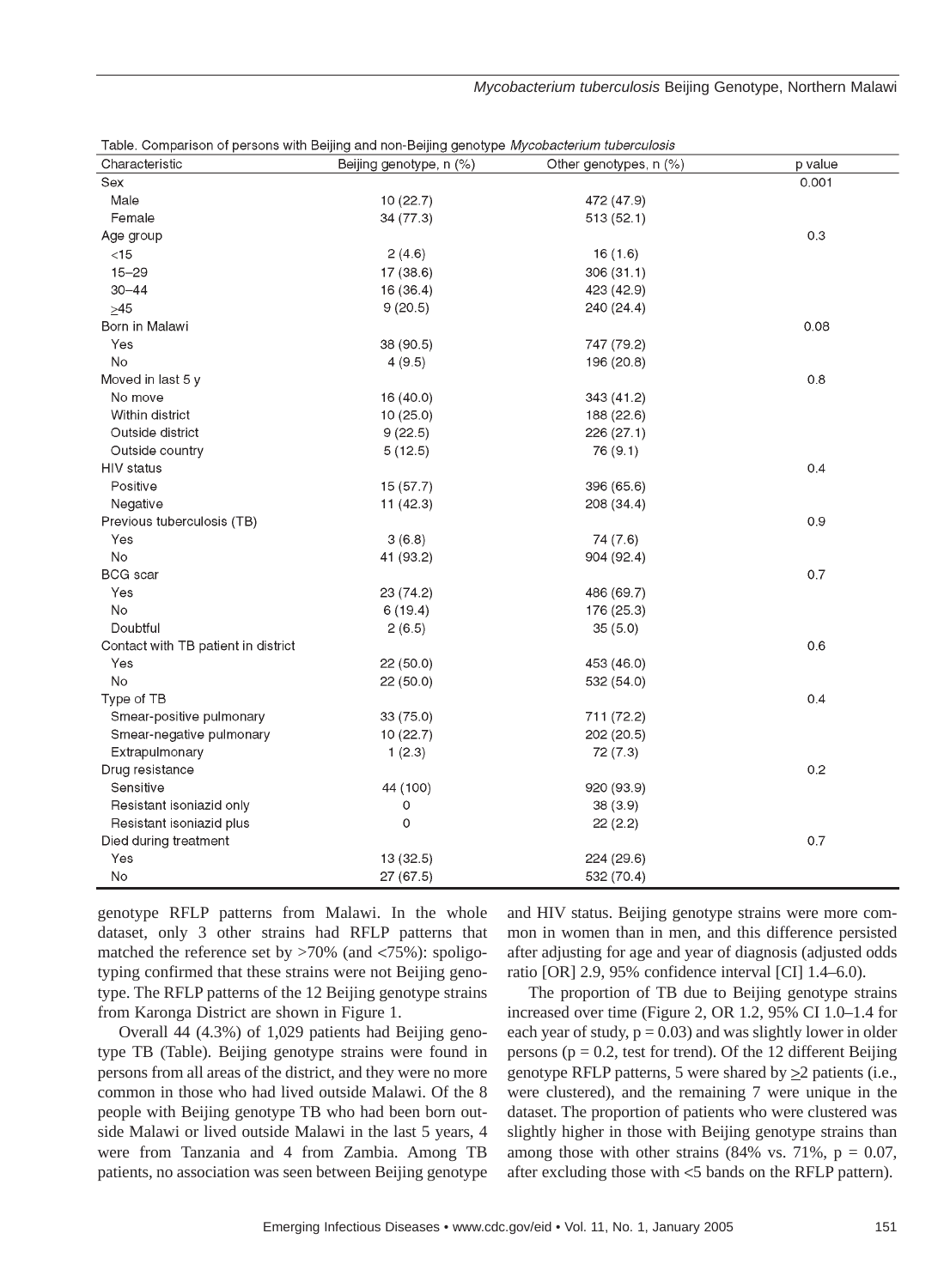#### **DISPATCHES**



Figure 2. Beijing genotype tuberculosis (TB) in Karonga District, Malawi, over time. The solid lines show the number of persons with each Beijing genotype restriction fragment length polymorphism (RFLP) pattern, and the dotted line shows the proportion of culture-positive TB cases that are due to the Beijing genotype. Because strains KPS97 (14 patients) and KPS385 (2 patients) dif-

Both the time trend and the association with age suggest an increase in Beijing genotype TB, and the association with clustering might suggest higher transmissibility. These results were influenced by the appearance of strain KPS332 from October 2001 onwards, affecting 10 patients. This strain was 83% similar to strain KPS96 and more distantly related to the other strains, so this strain was probably newly introduced into the district. However, an increase over time was also apparent in the data before 2001 (OR 1.3, 95% CI 0.98–1.8, for each year of study, p  $= 0.07$ ), and the trend with age was stronger for this earlier period ( $p = 0.07$ ).

Since 1997, patients have been asked about contacts they had had with persons in whom TB had been diagnosed. Further potential source contacts were identified from the project database by identifying relatives and those sharing a household. The diagnosis of TB in these named contacts was checked with the project database (9). Two patients with strain KPS332 were relatives.

Overall, approximately half of those with Beijing genotype TB and of those with other strains had identified contact with previous TB patients (Table). Among the 219 persons who were named as potential source contacts and had RFLP results, 10 (4.6%) had Beijing genotype strains, similar to the proportion in the whole population. Some contacts were named more than once. The proportion of case-patients who had identical RFLP patterns to these source contacts, confirming transmission, was similar for contacts with Beijing genotype strains (3 [20%] of 15 contact pairs) and those with other strains (61 [21%] of 289,  $p = 0.9$ ). Since the proportion of contacts with the Beijing genotype is similar to the proportion with Beijing genotype in the whole population, and since the proportion of transmissions that were confirmed by RFLP was similar for

those with Beijing genotype and those with other genotypes, this analysis provides no evidence of increased transmissibility of Beijing genotype strains. In addition, those with Beijing genotype were no more likely to be smear-positive than were those with other genotypes (Table).

Drug resistance was tested to isoniazid and rifampicin (rifampin). If resistance was found, sensitivity to other drugs was tested as well. None of the Beijing genotype strains had any drug resistance, compared to 6.1% of other strains ( $p = 0.1$ ).

Outcome data were available for 92% of patients. After excluding 154 patients (3 with Beijing genotype) who were lost to follow-up or transferred, we found that the proportion who died during treatment was similar for those with Beijing genotype strains as for the other patients (Table). These results were little altered by adjusting for year of diagnosis, age, sex, or HIV status.

#### **Conclusions**

Beijing genotype strains of *M. tuberculosis* are present in northern Malawi. The variety of RFLP patterns suggests several different introductions of Beijing genotype strains into the district. The origin of these strains is unknown, but they may have come directly from Asia, where they are common (12): Chinese people have worked in the district, for example, as agricultural advisors, in the last 20 years. The proportion of TB cases caused by Beijing genotype strains increased over the period of the study. This increase was exacerbated by 10 cases with a single RFLP pattern occurring within the last 12 months, which suggests an outbreak, although epidemiologic links were only established for 2 cases. No association with drug resistance was seen, and no evidence of increased severity or transmissibility of TB was seen in those with Beijing genotype.

#### **Acknowledgment**

We thank the government of the Republic of Malawi for their interest in and support of the project.

Permission for the study was received from the National Health Sciences Research Committee, Malawi, and the Ethics Committee of the London School of Hygiene and Tropical Medicine, United Kingdom. Until 1996, the Karonga Prevention Study was funded primarily by LEPRA (The British Leprosy Relief Association) and ILEP (The International Federation of Anti-Leprosy Organizations) with contributions from the WHO/UNDP/World Bank Special Programme for Research and Training in Tropical Diseases. Since 1996, the Wellcome Trust has been the principal funder. J.R.G. was supported in part by the U.K. Department for International Development and is now funded by the U.K. Department of Health (Public Health Career Scientist award).